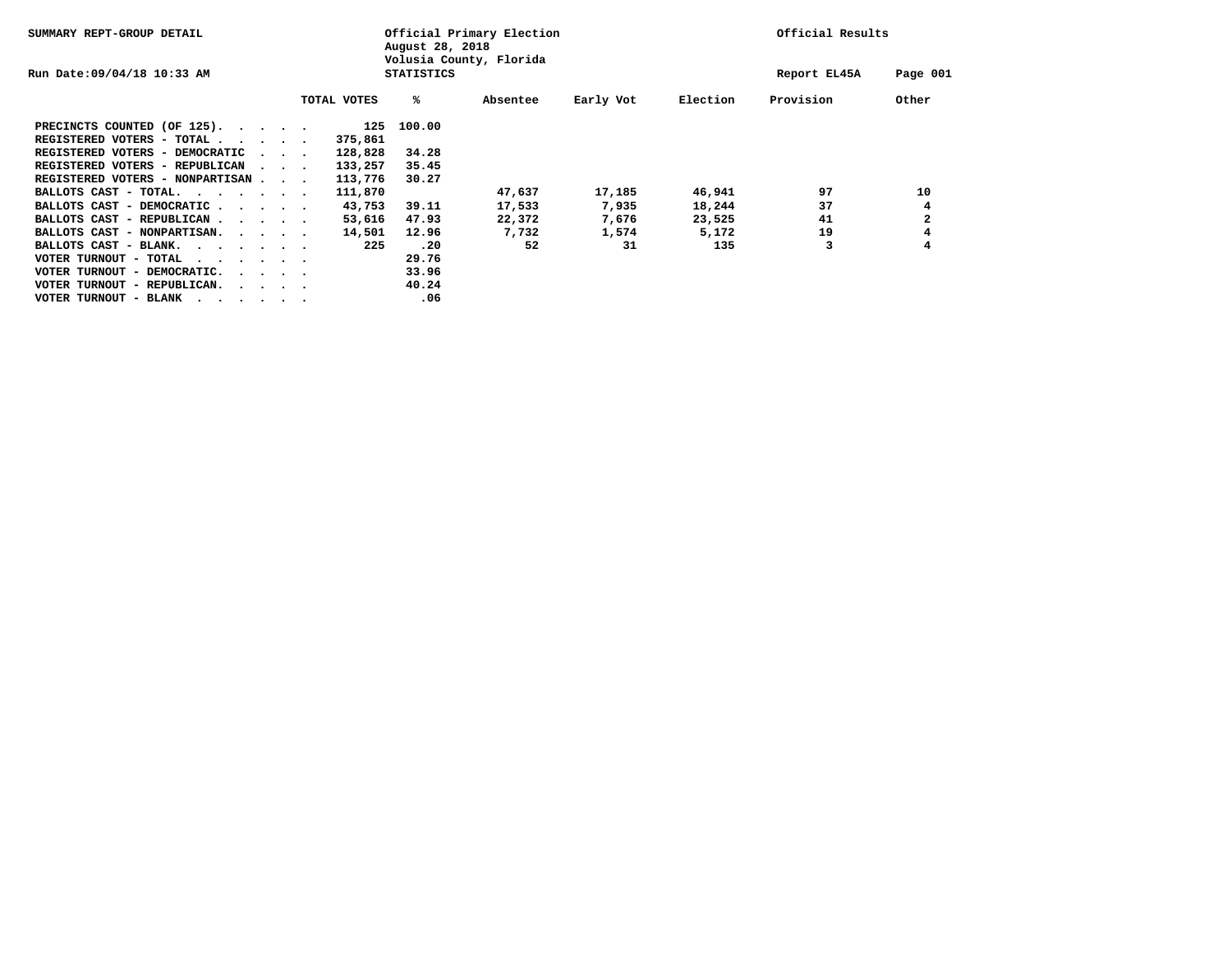| SUMMARY REPT-GROUP DETAIL                                                                                                   |                                                           |              | August 28, 2018   | Official Primary Election<br>Volusia County, Florida | Official Results |                         |                         |                         |
|-----------------------------------------------------------------------------------------------------------------------------|-----------------------------------------------------------|--------------|-------------------|------------------------------------------------------|------------------|-------------------------|-------------------------|-------------------------|
| Run Date:09/04/18 10:33 AM                                                                                                  |                                                           |              | <b>DEMOCRATIC</b> |                                                      |                  |                         | Report EL45A            | Page 002                |
|                                                                                                                             |                                                           | TOTAL VOTES  | ℁                 | Absentee                                             | Early Vot        | Election                | Provision               | Other                   |
| Representative in Congress Dist 6<br>(VOTE FOR) 1                                                                           |                                                           |              |                   |                                                      |                  |                         |                         |                         |
| Stephen Sevigny<br>$\ddot{\phantom{a}}$<br>$\cdot$                                                                          |                                                           | 9,158        | 21.96             | 3,919                                                | 1,427            | 3,805                   | 7                       | $\mathbf 0$             |
| Nancy Soderberg<br>$\bullet$<br>$\ddot{\phantom{0}}$<br>$\ddot{\phantom{0}}$                                                | $\bullet$                                                 | 22,035       | 52.85             | 8,928                                                | 4,350            | 8,741                   | 14                      | $\overline{\mathbf{2}}$ |
| John Upchurch.<br>$\ddot{\phantom{a}}$<br>$\ddot{\phantom{a}}$<br>$\ddot{\phantom{a}}$<br>$\ddot{\phantom{a}}$<br>$\bullet$ | $\ddot{\phantom{a}}$<br>$\ddot{\phantom{a}}$              | 10,502       | 25.19             | 3,837                                                | 1,919            | 4,734                   | 12                      | $\mathbf 0$             |
| Over Votes .<br>$\sim$ $\sim$<br>$\bullet$<br>$\sim$<br>$\bullet$                                                           |                                                           | 6            |                   | 3                                                    | 1                | $\overline{\mathbf{2}}$ | $\mathbf 0$             | $\mathbf 0$             |
| Under Votes<br>$\ddot{\phantom{a}}$                                                                                         | $\overline{\phantom{a}}$                                  | 2,052        |                   | 846                                                  | 238              | 962                     | $\overline{\mathbf{4}}$ | $\overline{a}$          |
| Governor and Lieutenant Governor                                                                                            |                                                           |              |                   |                                                      |                  |                         |                         |                         |
| (VOTE FOR) 1                                                                                                                |                                                           |              |                   |                                                      |                  |                         |                         |                         |
| Andrew Gillum.<br>$\bullet$<br>$\sim$<br>$\sim$<br>$\cdot$                                                                  |                                                           | 10,872       | 25.65             | 2,369                                                | 2,247            | 6,246                   | 10                      | $\mathbf 0$             |
| Gwen Graham.<br>$\mathbf{z} = \mathbf{z} + \mathbf{z}$ .<br>$\ddot{\phantom{0}}$<br>$\bullet$<br>$\bullet$                  | $\bullet$                                                 | 19,006       | 44.84             | 8,308                                                | 3,337            | 7,348                   | 13                      | $\mathbf 0$             |
| Jeff Greene.<br>$\sim$<br>$\ddot{\phantom{0}}$<br>$\ddot{\phantom{a}}$<br>$\bullet$                                         |                                                           | 4,908        | 11.58             | 2,844                                                | 749              | 1,310                   | 4                       | $\mathbf{1}$            |
| Chris King.<br>$\sim$ $\sim$<br>$\ddot{\phantom{a}}$<br>$\bullet$<br>$\bullet$                                              | $\overline{\phantom{a}}$                                  | 1,358        | 3.20              | 727                                                  | 184              | 445                     | $\overline{a}$          | $\mathbf 0$             |
| Philip Levine .<br>$\ddot{\phantom{1}}$<br>$\bullet$<br>$\bullet$                                                           |                                                           | 5,456        | 12.87             | 2,238                                                | 1,162            | 2,053                   | 3                       | $\mathbf 0$             |
| Alex "Lundy" Lundmark<br>$\ddot{\phantom{a}}$<br>$\ddot{\phantom{a}}$<br>$\ddot{\phantom{1}}$                               | $\ddot{\phantom{a}}$                                      | 263          | .62               | 108                                                  | 43               | 112                     | 0                       | $\mathbf 0$             |
| John Wetherbee.<br>$\cdot$ .<br>$\bullet$<br>$\bullet$                                                                      |                                                           | 521          | 1.23              | 236                                                  | 68               | 216                     | 0                       | 1                       |
| Over Votes<br>$\sim$ $\sim$<br>$\bullet$                                                                                    | $\bullet$                                                 | 225          |                   | 197                                                  | 8                | 19                      | $\mathbf{1}$            | $\mathbf 0$             |
| Under Votes<br>$\bullet$                                                                                                    |                                                           | 1,144        |                   | 506                                                  | 137              | 495                     | 4                       | $\mathbf{2}$            |
| Attorney General<br>(VOTE FOR) 1                                                                                            |                                                           |              |                   |                                                      |                  |                         |                         |                         |
| Sean Shaw.<br>$\cdot$<br>$\cdot$<br>$\sim$<br>$\bullet$<br>$\cdot$<br>$\blacksquare$ .                                      | $\cdot$                                                   | 27,081       | 70.60             | 10,742                                               | 5,325            | 10,995                  | 17                      | $\mathbf{2}$            |
| Ryan Torrens<br>$\ddot{\phantom{a}}$<br>$\bullet$<br>$\ddot{\phantom{a}}$<br>$\ddot{\phantom{a}}$<br>$\bullet$<br>$\bullet$ | $\ddot{\phantom{a}}$<br>$\bullet$<br>$\cdot$              | 11,279       | 29.40             | 4,528                                                | 1,819            | 4,919                   | 13                      | $\mathbf 0$             |
| Over Votes .<br>$\cdot$ $\cdot$ $\cdot$ $\cdot$ $\cdot$<br>$\ddot{\phantom{1}}$                                             | $\ddot{\phantom{a}}$                                      | 10           |                   | 4                                                    | $\mathbf{2}$     | 4                       | 0                       | $\mathbf 0$             |
| Under Votes<br>$\sim$<br>$\bullet$<br>$\sim$                                                                                | $\overline{\phantom{a}}$                                  | 5,383        |                   | 2,259                                                | 789              | 2,326                   | 7                       | $\overline{a}$          |
| Commissioner of Agriculture<br>(VOTE FOR) 1                                                                                 |                                                           |              |                   |                                                      |                  |                         |                         |                         |
| Nicole "Nikki" Fried.<br>$\cdots$                                                                                           | $\sim$ $\sim$<br>$\sim$                                   | 21,326       | 55.15             | 8,076                                                | 3,984            | 9,245                   | 20                      | 1                       |
| Jeffrey Duane Porter.<br>$\sim$ $\sim$ $\sim$ $\sim$                                                                        | $\ddot{\phantom{a}}$<br>$\bullet$<br>$\ddot{\phantom{0}}$ | 6,490        | 16.78             | 2,610                                                | 1,065            | 2,809                   | 6                       | $\mathbf 0$             |
| Roy David Walker                                                                                                            | $\ddot{\phantom{1}}$<br>$\sim$                            | 10,850       | 28.06             | 4,713                                                | 2,104            | 4,027                   | 5                       | 1                       |
| Over Votes                                                                                                                  |                                                           | 7            |                   | 6                                                    | 0                | 1                       | 0                       | $\mathbf 0$             |
| Under Votes                                                                                                                 | $\ddot{\phantom{0}}$<br>$\sim$                            | 5,080        |                   | 2,128                                                | 782              | 2,162                   | 6                       | $\overline{\mathbf{2}}$ |
| State Representative District 26<br>(VOTE FOR) 1                                                                            |                                                           |              |                   |                                                      |                  |                         |                         |                         |
| Patrick Henry                                                                                                               | $\sim$ $\sim$                                             | 8,946        | 67.30             | 3,340                                                | 1,682            | 3,912                   | 12                      | 0                       |
| Percy L. Williamson                                                                                                         | $\sim$<br>$\sim$<br>$\ddot{\phantom{a}}$                  | 4,346        | 32.70             | 1,680                                                | 771              | 1,892                   | $\mathbf{2}$            | 1                       |
| Over Votes<br>$\cdot$                                                                                                       |                                                           | 0            |                   | 0                                                    | $\mathbf 0$      | 0                       | $\mathbf 0$             | $\mathbf 0$             |
| Under Votes                                                                                                                 | $\ddot{\phantom{a}}$                                      | 864          |                   | 398                                                  | 102              | 361                     | $\overline{a}$          | $\mathbf{1}$            |
| State Representative District 27                                                                                            |                                                           |              |                   |                                                      |                  |                         |                         |                         |
| (VOTE FOR) 1                                                                                                                |                                                           |              |                   |                                                      |                  |                         |                         |                         |
| Neil Henrichsen<br>$\overline{\phantom{a}}$<br>$\overline{\phantom{a}}$<br>$\sim$<br>$\ddot{\phantom{1}}$                   |                                                           | 3,145        | 29.80             | 1,228                                                | 610              | 1,305                   | $\mathbf{2}$            | 0                       |
| Carol Lawrence.<br>$\sim$ $\sim$<br>$\sim$ $\sim$<br>$\ddot{\phantom{a}}$                                                   |                                                           | 7,408        | 70.20             | 2,808                                                | 1,391            | 3,204                   | $\overline{\mathbf{4}}$ | $\mathbf{1}$            |
| Over Votes .<br>$\sim$ $\sim$<br>$\sim$<br>$\sim$<br>$\cdot$                                                                | $\overline{\phantom{a}}$                                  | $\mathbf{2}$ |                   | 0                                                    | 1                | 1                       | $\mathbf 0$             | $\mathbf 0$             |
| Under Votes.<br>$\sim$ $\sim$<br>$\sim$ $\sim$ $\sim$ $\sim$                                                                | $\sim$                                                    | 929          |                   | 307                                                  | 154              | 466                     | $\mathbf{1}$            | ${\bf 1}$               |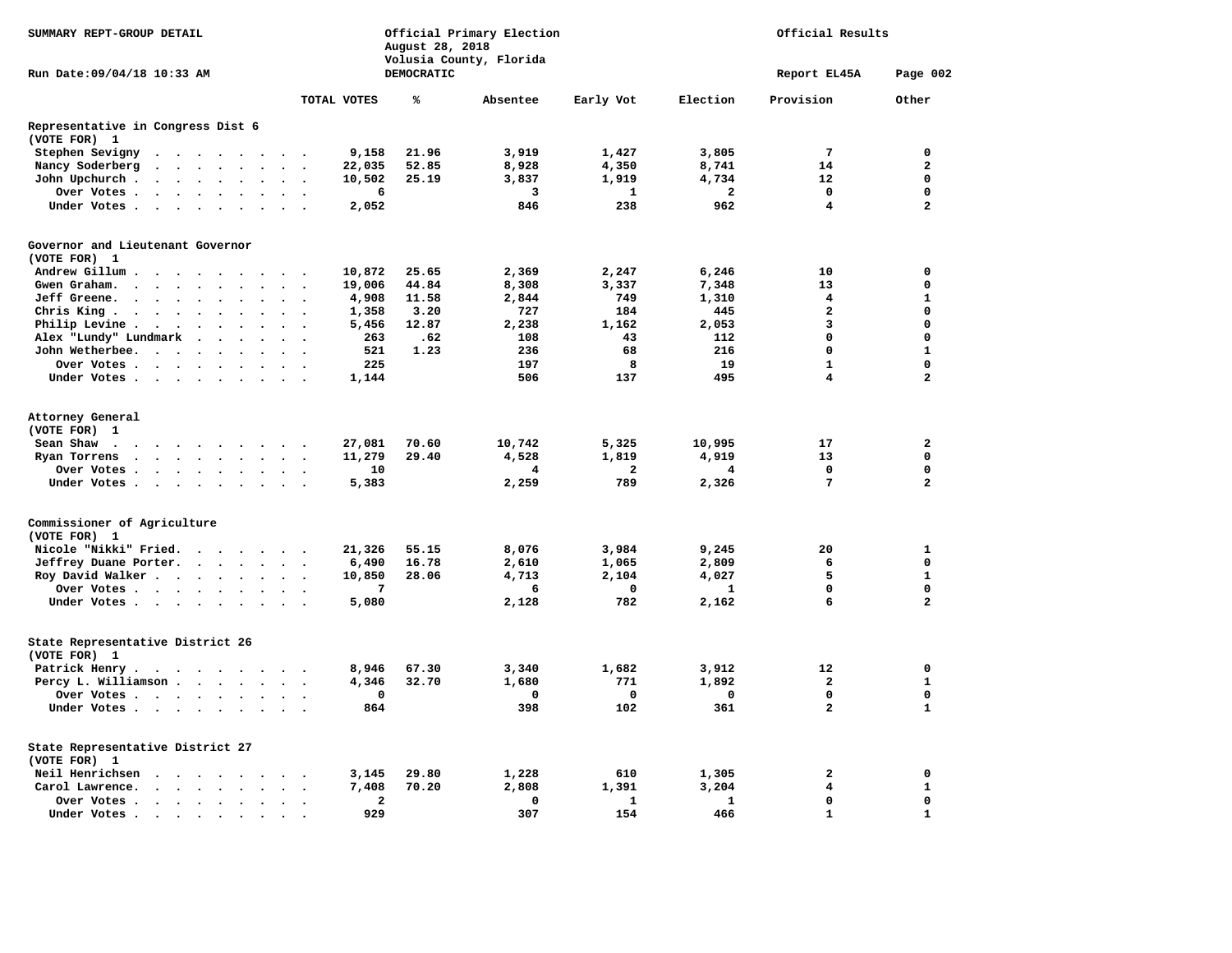| SUMMARY REPT-GROUP DETAIL                                                                                                                                                                                                                     |                                                        | August 28, 2018 | Official Primary Election | Official Results |           |                   |              |
|-----------------------------------------------------------------------------------------------------------------------------------------------------------------------------------------------------------------------------------------------|--------------------------------------------------------|-----------------|---------------------------|------------------|-----------|-------------------|--------------|
| Run Date: 09/04/18 10:33 AM                                                                                                                                                                                                                   |                                                        | REPUBLICAN      | Volusia County, Florida   |                  |           | Report EL45A      | Page 003     |
|                                                                                                                                                                                                                                               | TOTAL VOTES                                            | ℁               | Absentee                  | Early Vot        | Election  | Provision         | Other        |
| United States Senator                                                                                                                                                                                                                         |                                                        |                 |                           |                  |           |                   |              |
| (VOTE FOR) 1                                                                                                                                                                                                                                  |                                                        |                 |                           |                  |           |                   |              |
| Roque "Rocky" De La Fuente.                                                                                                                                                                                                                   | 4,830                                                  | 9.14            | 2,042                     | 716              | 2,065     | 7                 | 0            |
| Rick Scott                                                                                                                                                                                                                                    | 47,996<br>$\ddot{\phantom{0}}$<br>$\ddot{\phantom{a}}$ | 90.86           | 19,992                    | 6,852            | 21,119    | 31                | $\mathbf{z}$ |
| Over Votes<br>$\sim$ $\sim$<br>$\bullet$                                                                                                                                                                                                      | $\bullet$                                              | з               | 1                         | 0                | 2         | 0                 | 0            |
| Under Votes                                                                                                                                                                                                                                   | 787<br>$\bullet$                                       |                 | 337                       | 108              | 339       | 3                 | $\mathbf 0$  |
| Representative in Congress Dist 6<br>(VOTE FOR) 1                                                                                                                                                                                             |                                                        |                 |                           |                  |           |                   |              |
| Fred Costello.<br>$\bullet$<br>$\bullet$<br>$\cdot$<br>$\cdot$<br>$\bullet$                                                                                                                                                                   | 15,621                                                 | 30.76           | 6,469                     | 2,415            | 6,729     | 8                 | 0            |
| Michael Waltz<br>$\ddot{\phantom{a}}$<br>$\ddot{\phantom{1}}$                                                                                                                                                                                 | 21,277<br>$\bullet$                                    | 41.90           | 8,645                     | 3,246            | 9,365     | 19                | $\mathbf{2}$ |
| John Ward<br>$\bullet$                                                                                                                                                                                                                        | 13,883                                                 | 27.34           | 5,893                     | 1,755            | 6,224     | 11                | $\mathbf 0$  |
| Over Votes.<br>$\cdot$ $\cdot$ $\cdot$ $\cdot$<br>$\sim$ $\sim$                                                                                                                                                                               |                                                        | 33              | 16                        | 5                | 12        | 0                 | $\mathbf 0$  |
| Under Votes<br>$\sim$ $\sim$<br>$\ddot{\phantom{1}}$                                                                                                                                                                                          | 2,802<br>$\cdot$                                       |                 | 1,349                     | 255              | 1,195     | 3                 | $\mathbf 0$  |
| Governor and Lieutenant Governor<br>(VOTE FOR) 1                                                                                                                                                                                              |                                                        |                 |                           |                  |           |                   |              |
| Don Baldauf.<br>$\cdot$ $\cdot$ $\cdot$                                                                                                                                                                                                       | 338                                                    | .65             | 152                       | 37               | 149       | 0                 | 0            |
| Ron DeSantis<br>$\cdots$<br>$\ddot{\phantom{a}}$                                                                                                                                                                                              | 32,155                                                 | 61.43           | 13,264                    | 4,692            | 14,175    | 23                | 1            |
| Timothy M. Devine.<br>$\bullet$                                                                                                                                                                                                               | 469<br>$\bullet$<br>$\ddot{\phantom{0}}$               | .90             | 236                       | 58               | 175       | $\mathbf 0$       | $\mathbf 0$  |
| Bob Langford<br>$\sim$ $-$<br>$\bullet$<br>$\bullet$<br>$\bullet$                                                                                                                                                                             | 529                                                    | 1.01            | 288                       | 54               | 187       | 0                 | 0            |
| John Joseph Mercadante .<br>$\sim$ $\sim$<br>$\bullet$<br>$\ddot{\phantom{1}}$                                                                                                                                                                | 237<br>$\cdot$                                         | .45             | 115                       | 33               | 89        | 0                 | 0            |
| Bruce Nathan<br>$\ddot{\phantom{0}}$                                                                                                                                                                                                          | 356                                                    | .68             | 184                       | 43               | 129       | $\mathbf 0$       | 0            |
| Adam H. Putnam.<br>$\sim$ $\sim$ $\sim$ $\sim$<br>$\bullet$                                                                                                                                                                                   | 17,419                                                 | 33.28           | 7,053                     | 2,485            | 7,868     | 12                | 1            |
| Bob White<br>$\sim$ $\sim$ $\sim$ $\sim$ $\sim$<br>$\bullet$<br>$\bullet$<br>$\cdot$                                                                                                                                                          | 842<br>$\bullet$<br>$\bullet$                          | 1.61            | 417                       | 144              | 279       | $\overline{a}$    | $\mathbf 0$  |
| Over Votes.<br>$\bullet$<br>Under Votes<br>$\cdot$                                                                                                                                                                                            | 136<br>1,135<br>$\bullet$ .                            |                 | 94<br>569                 | 11<br>119        | 30<br>444 | $\mathbf{1}$<br>3 | 0<br>0       |
| Attorney General                                                                                                                                                                                                                              |                                                        |                 |                           |                  |           |                   |              |
| (VOTE FOR) 1                                                                                                                                                                                                                                  |                                                        |                 |                           |                  |           |                   |              |
| Ashley Moody<br>$\bullet$ .<br><br><br><br><br><br><br>$\begin{array}{cccccccccccccc} \bullet & \bullet & \bullet & \bullet & \bullet & \bullet & \bullet & \bullet & \bullet & \bullet \end{array}$                                          | 28,205                                                 | 56.28           | 10,247                    | 4,247            | 13,688    | 21                | $\mathbf{2}$ |
| Frank White.<br>$\cdot$ $\cdot$ $\cdot$ $\cdot$ $\cdot$<br>$\ddot{\phantom{a}}$<br>$\sim$                                                                                                                                                     | 21,909<br>$\ddot{\phantom{0}}$                         | 43.72           | 10,483                    | 3,077            | 8,333     | 16                | 0            |
| Over Votes                                                                                                                                                                                                                                    | $\bullet$ .                                            | 21              | 8                         | 5                | 8         | 0                 | $\mathbf 0$  |
| Under Votes.                                                                                                                                                                                                                                  | 3,481                                                  |                 | 1,634                     | 347              | 1,496     | 4                 | 0            |
| Commissioner of Agriculture<br>(VOTE FOR) 1                                                                                                                                                                                                   |                                                        |                 |                           |                  |           |                   |              |
| Matt Caldwell .<br>$\overline{\phantom{a}}$<br>$\cdots$<br>$\overline{\phantom{a}}$                                                                                                                                                           | 17,188                                                 | 35.92           | 7,099                     | 2,333            | 7,747     | 9                 | 0            |
| Denise Grimslev<br>$\cdot$ $\cdot$ $\cdot$ $\cdot$ $\cdot$ $\cdot$                                                                                                                                                                            | 13,802                                                 | 28.84           | 5,019                     | 2,105            | 6,664     | 12                | 2            |
| Mike McCalister<br>$\bullet$ .<br>$\ddot{\phantom{0}}$<br>$\bullet$<br>$\bullet$<br>$\bullet$                                                                                                                                                 | 7,913                                                  | 16.54           | 3,668                     | 1,313            | 2,926     | 6                 | 0            |
| Baxter Troutman<br>$\sim$ $\sim$<br>$\bullet$ .<br>$\bullet$<br>$\bullet$<br>$\bullet$                                                                                                                                                        | 8,949<br>$\bullet$                                     | 18.70           | 3,725                     | 1,324            | 3,893     | 7                 | 0            |
| Over Votes .<br>. The contract of the contract of the contract of the contract of the contract of the contract of the contract of the contract of the contract of the contract of the contract of the contract of the contract of the contrac |                                                        | 20              | 13                        | 0                | 7         | $\mathbf 0$       | $\Omega$     |
| Under Votes                                                                                                                                                                                                                                   | 5,744                                                  |                 | 2,848                     | 601              | 2,288     | 7                 | 0            |
| State Representative District 26<br>(VOTE FOR) 1                                                                                                                                                                                              |                                                        |                 |                           |                  |           |                   |              |
| Michael Cantu.<br>$\bullet$                                                                                                                                                                                                                   | 5,665                                                  | 49.65           | 2,437                     | 803              | 2,419     | 6                 | 0            |
| Elizabeth Fetterhoff.<br>$\mathbf{a}$ , $\mathbf{a}$ , $\mathbf{a}$ , $\mathbf{a}$ ,<br>$\ddot{\phantom{a}}$                                                                                                                                  | 5,746<br>$\bullet$                                     | 50.35           | 2,342                     | 846              | 2,556     | 2                 | 0            |
| Over Votes<br>$\ddot{\phantom{a}}$                                                                                                                                                                                                            |                                                        | 2               | 1                         | 1                | 0         | 0                 | 0            |
| Under Votes                                                                                                                                                                                                                                   | 1,163                                                  |                 | 508                       | 117              | 536       | $\overline{a}$    | 0            |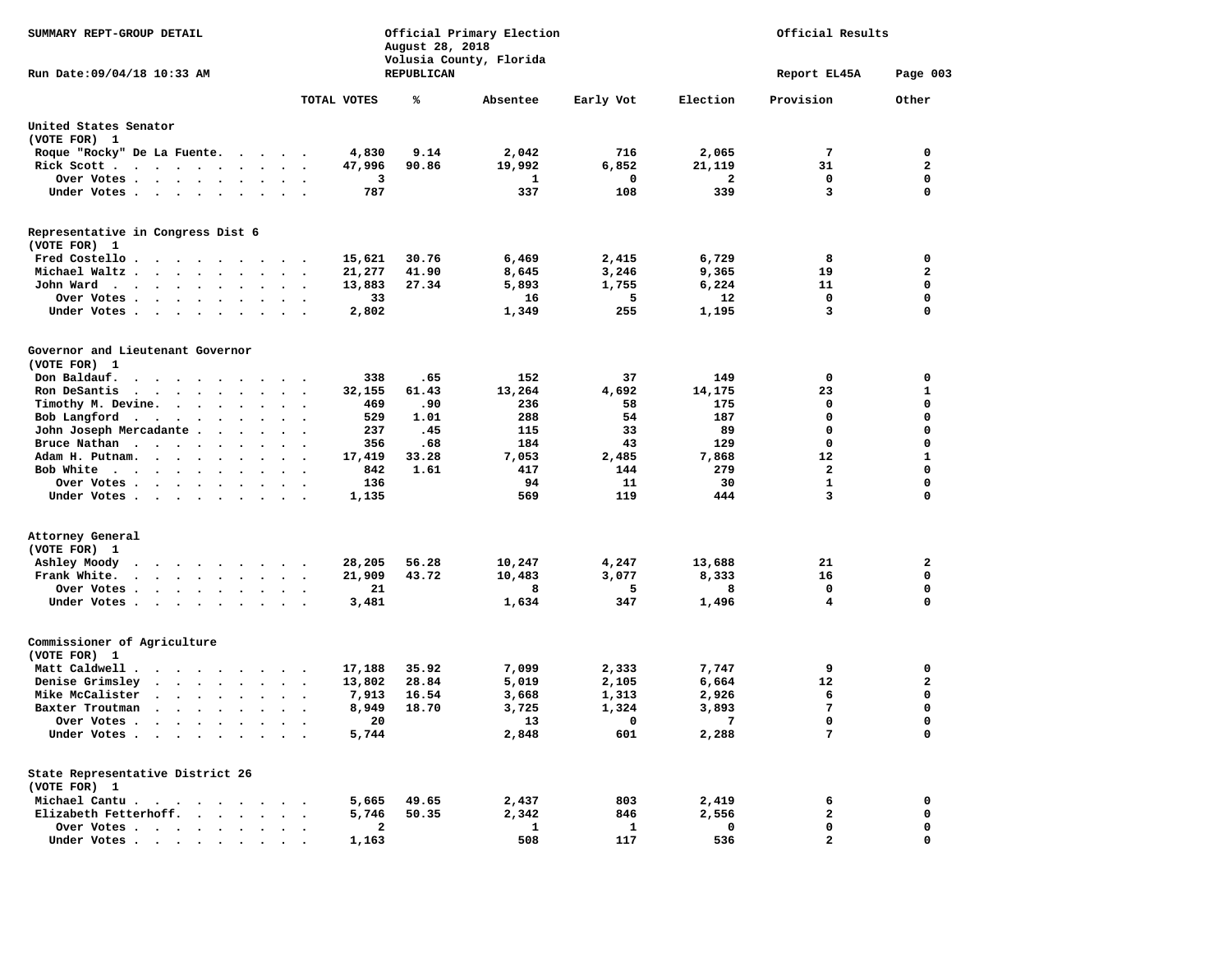| SUMMARY REPT-GROUP DETAIL                                                                                                                                                                                          |                                              |                | August 28, 2018    | Official Primary Election | Official Results |                |                         |                         |
|--------------------------------------------------------------------------------------------------------------------------------------------------------------------------------------------------------------------|----------------------------------------------|----------------|--------------------|---------------------------|------------------|----------------|-------------------------|-------------------------|
| Run Date: 09/04/18 10:33 AM                                                                                                                                                                                        |                                              |                | <b>NONPARTISAN</b> | Volusia County, Florida   |                  |                | Report EL45A            | Page 004                |
|                                                                                                                                                                                                                    |                                              | TOTAL VOTES    | ℁                  | Absentee                  | Early Vot        | Election       | Provision               | Other                   |
| Circuit Judge 7th Judicial, Grp 15<br>(VOTE FOR) 1                                                                                                                                                                 |                                              |                |                    |                           |                  |                |                         |                         |
| Linda L. Gaustad                                                                                                                                                                                                   |                                              | 31,265         | 31.72              | 13,567                    | 4,990            | 12,677         | 28                      | 3                       |
| Sebrina L. Slack.<br>$\cdot$ $\cdot$ $\cdot$ $\cdot$ $\cdot$                                                                                                                                                       | $\ddot{\phantom{a}}$<br>$\ddot{\phantom{0}}$ | 33,245         | 33.73              | 14,396                    | 5,654            | 13,168         | 25                      | $\overline{\mathbf{2}}$ |
| Ryan Will<br>$\cdots$<br>$\ddot{\phantom{a}}$<br>$\cdot$<br>$\ddot{\phantom{a}}$                                                                                                                                   | $\bullet$                                    | 34,044         | 34.54              | 14,057                    | 4,944            | 15,014         | 28                      | $\mathbf{1}$            |
| Over Votes.<br>$\ddot{\phantom{a}}$<br>$\ddot{\phantom{a}}$<br>$\ddot{\phantom{0}}$                                                                                                                                |                                              | 35             |                    | 24                        | 6                | 5              | 0                       | $\mathbf 0$             |
| Under Votes                                                                                                                                                                                                        | $\sim$                                       | 13,281         |                    | 5,593                     | 1,591            | 6,077          | 16                      | 4                       |
| County Judge 7th Judicial, Grp 5<br>(VOTE FOR) 1                                                                                                                                                                   |                                              |                |                    |                           |                  |                |                         |                         |
| Steve Burk .                                                                                                                                                                                                       |                                              | 37,508         | 38.22              | 15,655                    | 5,706            | 16,108         | 35                      | 4                       |
| Dawn "Pam" Fields.                                                                                                                                                                                                 |                                              | 60,639         | 61.78              | 26,349                    | 9,823            | 24,417         | 48                      | $\mathbf{2}$            |
| Over Votes                                                                                                                                                                                                         | $\bullet$                                    | 23             |                    | 13                        | 4                | 6              | 0                       | $\mathbf 0$             |
| Under Votes                                                                                                                                                                                                        |                                              | 13,700         |                    | 5,620                     | 1,652            | 6,410          | 14                      | 4                       |
| County Council at Large<br>(VOTE FOR) 1                                                                                                                                                                            |                                              |                |                    |                           |                  |                |                         |                         |
| L. Ronald Durham<br>$\sim$<br><u>in a la se</u><br>$\sim$                                                                                                                                                          |                                              | 34,730         | 33.20              | 13,588                    | 6,533            | 14,571         | 36                      | $\mathbf{2}$            |
| Ben F. Johnson.<br>$\ddot{\phantom{a}}$<br>$\mathbf{r}$<br>$\overline{\phantom{a}}$                                                                                                                                |                                              | 69,258         | 66.21              | 30,932                    | 9,657            | 28,615         | 51                      | 3                       |
| WRITE-IN.<br>$\mathbf{z} = \mathbf{z} + \mathbf{z}$ .<br>$\bullet$<br>$\bullet$<br>$\ddot{\phantom{a}}$                                                                                                            | $\bullet$                                    | 616            | .59                | 259                       | 116              | 240            | $\mathbf{1}$            | $\mathbf 0$             |
| Over Votes.<br>$\ddot{\phantom{a}}$<br>$\mathbf{z} = \mathbf{z}$ .<br>$\ddot{\phantom{a}}$<br>$\bullet$<br>$\ddot{\phantom{a}}$                                                                                    | $\cdot$                                      | 34             |                    | 7                         | 3                | 24             | 0                       | 0                       |
| Under Votes<br>$\ddot{\phantom{0}}$<br>$\ddot{\phantom{a}}$<br>$\ddot{\phantom{1}}$                                                                                                                                |                                              | 7,232          |                    | 2,851                     | 876              | 3,491          | 9                       | 5                       |
| County Council Member District 1                                                                                                                                                                                   |                                              |                |                    |                           |                  |                |                         |                         |
| (VOTE FOR) 1<br>Jeff Brower.<br>$\cdot$<br>$\cdot$<br>$\sim$<br>$\sim$<br>$\sim$ $\sim$<br>$\sim$                                                                                                                  | $\sim$                                       | 6,171          | 28.75              | 2,523                     | 800              | 2,845          | $\overline{a}$          | $\mathbf{1}$            |
| Barbara Girtman<br>$\ddot{\phantom{1}}$<br>$\ddot{\phantom{1}}$<br>$\ddot{\phantom{1}}$<br>$\ddot{\phantom{1}}$<br>$\bullet$<br>$\bullet$                                                                          | $\cdot$<br>$\bullet$                         | 6,784          | 31.61              | 3,017                     | 1,116            | 2,646          | 5                       | $\mathbf 0$             |
| Eddie Molina<br>$\ddot{\phantom{1}}$<br>$\sim$<br>$\overline{\phantom{a}}$<br>$\ddot{\phantom{a}}$                                                                                                                 | $\ddot{\phantom{a}}$                         | 2,108          | 9.82               | 876                       | 304              | 924            | $\overline{\mathbf{4}}$ | $\mathbf 0$             |
| Pat Patterson.<br>$\ddot{\phantom{a}}$<br>$\ddot{\phantom{a}}$<br>$\overline{\phantom{a}}$                                                                                                                         |                                              | 6,401          | 29.82              | 3,162                     | 666              | 2,571          | $\mathbf{1}$            | $\mathbf{1}$            |
| Over Votes.<br>$\cdot$                                                                                                                                                                                             | $\cdot$                                      | 5              |                    | $\mathbf{2}$              | 0                | 3              | 0                       | $\mathbf 0$             |
| Under Votes<br>$\sim$<br>$\bullet$<br>$\sim$                                                                                                                                                                       | $\sim$<br>$\cdot$                            | 1,914          |                    | 866                       | 152              | 892            | 3                       | $\mathbf{1}$            |
| County Council Member District 5                                                                                                                                                                                   |                                              |                |                    |                           |                  |                |                         |                         |
| (VOTE FOR) 1                                                                                                                                                                                                       |                                              |                | 42.59              |                           |                  |                | 6                       | 1                       |
| Dan Hunt.<br>$\bullet$<br>$\bullet$<br>$\cdot$<br>$\cdot$<br>$\sim$<br>$\cdot$<br>$\sim$<br>$\sim$<br>Fred Lowry.                                                                                                  |                                              | 6,738<br>9,022 | 57.03              | 2,569<br>3,319            | 1,315<br>1,515   | 2,847<br>4,180 | 8                       | $\mathbf 0$             |
| $\ddotsc$<br>$\bullet$<br>$\bullet$ .<br>$\bullet$<br>$\bullet$<br>WRITE-IN. .<br>$\ddot{\phantom{0}}$<br>$\ddot{\phantom{0}}$<br>$\sim$<br>$\ddot{\phantom{0}}$<br>$\bullet$<br>$\bullet$<br>$\ddot{\phantom{a}}$ | $\bullet$<br>$\bullet$                       | 60             | .38                | 23                        | 7                | 30             | $\mathbf 0$             | $\mathbf 0$             |
| Over Votes .<br>$\ddot{\phantom{0}}$<br>$\bullet$<br>$\ddot{\phantom{a}}$                                                                                                                                          | $\ddot{\phantom{a}}$                         | 3              |                    | $\mathbf 0$               | 0                | 3              | $\mathbf 0$             | $\mathbf 0$             |
| Under Votes.<br>$\ddot{\phantom{0}}$<br>$\ddot{\phantom{0}}$                                                                                                                                                       |                                              | 1,289          |                    | 464                       | 128              | 696            | $\mathbf 0$             | ${\bf 1}$               |
| $\bullet$<br>$\bullet$                                                                                                                                                                                             |                                              |                |                    |                           |                  |                |                         |                         |
| School Board Member District 1<br>(VOTE FOR) 1                                                                                                                                                                     |                                              |                |                    |                           |                  |                |                         |                         |
| Al Bouie.<br>$\ddot{\phantom{0}}$<br>$\mathcal{A}=\mathcal{A}=\mathcal{A}=\mathcal{A}=\mathcal{A}=\mathcal{A}=\mathcal{A}=\mathcal{A}$                                                                             | $\bullet$<br>$\bullet$                       | 7,852          | 36.77              | 3,477                     | 1,214            | 3,156          | 5                       | 0                       |
| Jamie Michele Haynes.<br>$\cdot$ $\cdot$ $\cdot$ $\cdot$                                                                                                                                                           | $\bullet$<br>$\bullet$                       | 7,558          | 35.39              | 3,444                     | 854              | 3,250          | 8                       | $\mathbf{2}$            |
| Leslie LaRue<br>$\sim$ $\sim$ $\sim$ $\sim$<br>$\ddot{\phantom{a}}$<br>$\ddot{\phantom{a}}$<br>$\sim$                                                                                                              | $\ddot{\phantom{a}}$                         | 5,947          | 27.85              | 2,555                     | 778              | 2,612          | $\overline{a}$          | $\mathbf 0$             |
| Over Votes .<br>$\sim$ $\sim$ $\sim$ $\sim$ $\sim$<br>$\bullet$<br>$\bullet$<br>$\bullet$                                                                                                                          | $\bullet$                                    | 1              |                    | 0                         | 0                | 1              | $\mathbf{0}$            | $\mathbf 0$             |
| Under Votes.<br>$\sim$ $\sim$<br>$\bullet$                                                                                                                                                                         |                                              | 2,795          |                    | 1,217                     | 229              | 1,345          | $\overline{\mathbf{3}}$ | $\mathbf{1}$            |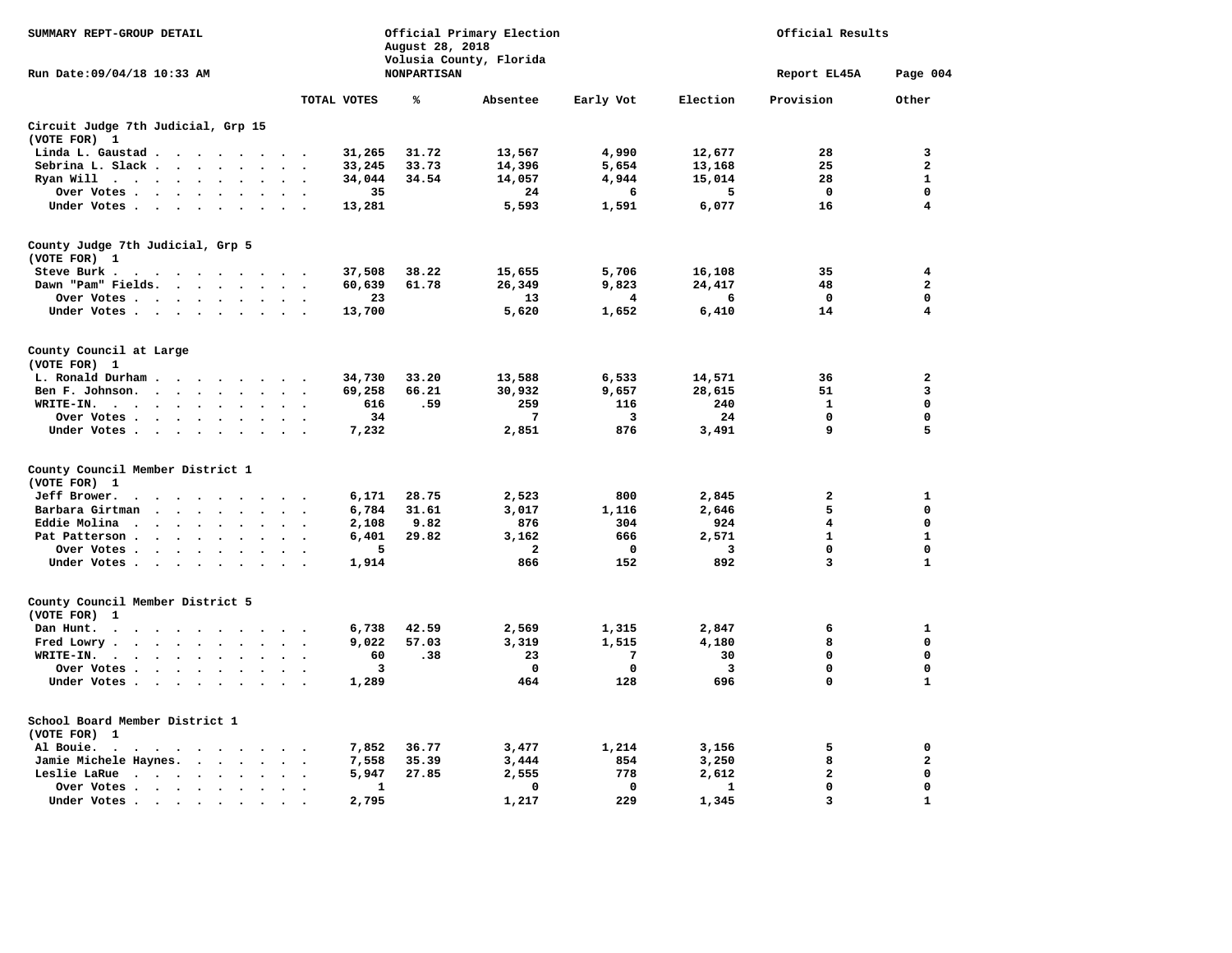| SUMMARY REPT-GROUP DETAIL                                                                                                                                               |                             | August 28, 2018    | Official Primary Election<br>Volusia County, Florida | Official Results |              |              |                  |
|-------------------------------------------------------------------------------------------------------------------------------------------------------------------------|-----------------------------|--------------------|------------------------------------------------------|------------------|--------------|--------------|------------------|
| Run Date: 09/04/18 10:33 AM                                                                                                                                             |                             | <b>NONPARTISAN</b> |                                                      |                  |              | Report EL45A | Page 005         |
|                                                                                                                                                                         | TOTAL VOTES                 | ℁                  | Absentee                                             | Early Vot        | Election     | Provision    | Other            |
| School Board Member District 3                                                                                                                                          |                             |                    |                                                      |                  |              |              |                  |
| (VOTE FOR) 1                                                                                                                                                            |                             |                    |                                                      |                  |              |              |                  |
| Linda L. Cuthbert.                                                                                                                                                      | 12,752                      | 52.13              | 5,482                                                | 2,304            | 4,959        | 6            | 1                |
| Kerry Lyons.<br>$\cdot$ $\cdot$ $\cdot$ $\cdot$                                                                                                                         | 2,180<br>$\cdot$            | 8.91               | 899                                                  | 269              | 1,009        | 3            | 0                |
| John Nelson.<br>$\begin{array}{cccccccccccccc} \bullet & \bullet & \bullet & \bullet & \bullet & \bullet & \bullet & \bullet & \bullet & \bullet & \bullet \end{array}$ | 5,993<br>$\sim$<br>$\cdot$  | 24.50              | 2,574                                                | 953              | 2,460        | 6            | $\mathbf 0$      |
| Stan Schmidt<br>$\cdots$                                                                                                                                                | 3,539<br>$\sim$             | 14.47              | 1,386                                                | 662              | 1,487        | 4            | 0                |
| Over Votes                                                                                                                                                              | 13                          |                    | 6                                                    | $\mathbf{2}$     | 5            | 0            | $\mathbf 0$      |
| Under Votes                                                                                                                                                             | 2,681                       |                    | 1,207                                                | 331              | 1,138        | 5            | 0                |
| School Board Member District 5                                                                                                                                          |                             |                    |                                                      |                  |              |              |                  |
| (VOTE FOR) 1                                                                                                                                                            |                             |                    |                                                      |                  |              |              |                  |
| Ruben Colon.                                                                                                                                                            | 4,871                       | 32.24              | 1,556                                                | 992              | 2,319        | 3            | 1                |
| Melody Johnson.                                                                                                                                                         | 7,414                       | 49.07              | 3,047                                                | 1,270            | 3,091        | 6            | $\mathbf 0$<br>0 |
| Robert Mann.<br>$\cdot$                                                                                                                                                 | 2,824<br>$\bullet$ .<br>8   | 18.69              | 997<br>1                                             | 591<br>4         | 1,234<br>3   | 2<br>0       | $\mathbf 0$      |
| Over Votes<br>Under Votes                                                                                                                                               | 1,249                       |                    | 498                                                  | 128              | 621          | $\mathbf{1}$ | $\mathbf{1}$     |
|                                                                                                                                                                         |                             |                    |                                                      |                  |              |              |                  |
| W Volusia Hospital Auth Grp A, Seat 1<br>(VOTE FOR) 1                                                                                                                   |                             |                    |                                                      |                  |              |              |                  |
| John M. Hill                                                                                                                                                            | 16,738                      | 45.36              | 7,141                                                | 2,344            | 7,237        | 14           | $\mathbf{2}$     |
| Raymond Long<br>$\sim$<br>$\begin{array}{cccccccccccccc} \bullet & \bullet & \bullet & \bullet & \bullet & \bullet & \bullet & \bullet & \bullet & \bullet \end{array}$ | 8,196                       | 22.21              | 3,354                                                | 1,136            | 3,704        | 2            | 0                |
| Voloria Manning<br>$\cdots$                                                                                                                                             | 11,964                      | 32.42              | 4,876                                                | 2,224            | 4,853        | 10           | 1                |
| Over Votes                                                                                                                                                              | 9                           |                    | 3                                                    | $\overline{a}$   | 4            | $\mathbf 0$  | $\mathbf 0$      |
| Under Votes<br>$\bullet$                                                                                                                                                | 5,346                       |                    | 2,186                                                | 538              | 2,615        | 5            | $\mathbf{z}$     |
| W Volusia Hospital Auth Grp B, Seat 2<br>(VOTE FOR) 1                                                                                                                   |                             |                    |                                                      |                  |              |              |                  |
| Michael Ray.                                                                                                                                                            | 10,108                      | 27.94              | 4,150                                                | 1,415            | 4,531        | 9            | 3                |
| Kathie D. Shepard.<br>$\cdots$                                                                                                                                          | 16,272                      | 44.98              | 7,038                                                | 2,611            | 6,613        | 10           | 0                |
| Brian Soukup                                                                                                                                                            | 9,794                       | 27.07              | 3,847                                                | 1,592            | 4,348        | 7            | 0                |
| Over Votes                                                                                                                                                              | 12<br>$\bullet$             |                    | 7                                                    | 1                | 4            | $\mathbf 0$  | $\mathbf 0$      |
| Under Votes                                                                                                                                                             | 6,067                       |                    | 2,518                                                | 625              | 2,917        | 5            | 2                |
| The City of Daytona Beach Zone 1<br>(VOTE FOR) 1                                                                                                                        |                             |                    |                                                      |                  |              |              |                  |
| Danny Fuqua.                                                                                                                                                            | 405                         | 21.72              | 126                                                  | 75               | 203          | 1            | 0                |
| Anne Ruby.                                                                                                                                                              | 388<br>$\ddot{\phantom{1}}$ | 20.80              | 135                                                  | 68               | 185          | 0            | 0                |
| Ruth Trager.                                                                                                                                                            | 659<br>$\ddot{\phantom{1}}$ | 35.34              | 309                                                  | 95               | 255          | 0            | 0                |
| Vern Weatherholtz.<br>$\cdots$                                                                                                                                          | 280                         | 15.01              | 95                                                   | 58               | 126          | $\mathbf{1}$ | $\mathbf 0$      |
| Frederick Zieglar.<br>$\sim$ $\sim$ $\sim$<br>$\ddot{\phantom{0}}$<br>$\ddot{\phantom{a}}$<br>$\ddot{\phantom{1}}$                                                      | 133                         | 7.13               | 52                                                   | 29               | 52           | 0            | 0                |
| Over Votes<br>$\ddot{\phantom{1}}$                                                                                                                                      | 1                           |                    | 0                                                    | 0                | $\mathbf{1}$ | $\mathbf 0$  | 0                |
| Under Votes                                                                                                                                                             | 77                          |                    | 23                                                   | 15               | 38           | $\mathbf{1}$ | 0                |
| The City of Daytona Beach Zone 3<br>(VOTE FOR) 1                                                                                                                        |                             |                    |                                                      |                  |              |              |                  |
| Belinda Marie Haynes.<br>$\sim$<br>$\cdot$<br>$\overline{\phantom{a}}$                                                                                                  | 144                         | 9.98               | 50                                                   | 21               | 73           | 0            | 0                |
| Quanita May.<br>$\ddotsc$ $\ddotsc$                                                                                                                                     | 355                         | 24.60              | 93                                                   | 71               | 190          | $\mathbf{1}$ | 0                |
| Steve Miller<br>$\ddot{\phantom{1}}$<br>$\ddot{\phantom{1}}$<br>$\bullet$<br>$\bullet$                                                                                  | 280<br>$\bullet$            | 19.40              | 84                                                   | 57               | 138          | $\mathbf{1}$ | 0                |
| James Newman<br>$\overline{\phantom{a}}$<br>$\ddot{\phantom{a}}$                                                                                                        | 161                         | 11.16              | 82                                                   | 25               | 54           | $\mathbf 0$  | 0                |
| Amy Pyle.<br>$\sim$<br>$\sim$<br>$\ddot{\phantom{0}}$<br>$\cdot$<br>$\cdot$<br>$\bullet$                                                                                | 503                         | 34.86              | 174                                                  | 117              | 211          | $\mathbf{1}$ | 0                |
| Over Votes .<br>$\bullet$                                                                                                                                               | 0                           |                    | 0                                                    | 0                | 0            | 0            | 0                |
| Under Votes                                                                                                                                                             | 90                          |                    | 30                                                   | 13               | 46           | $\mathbf 0$  | 1                |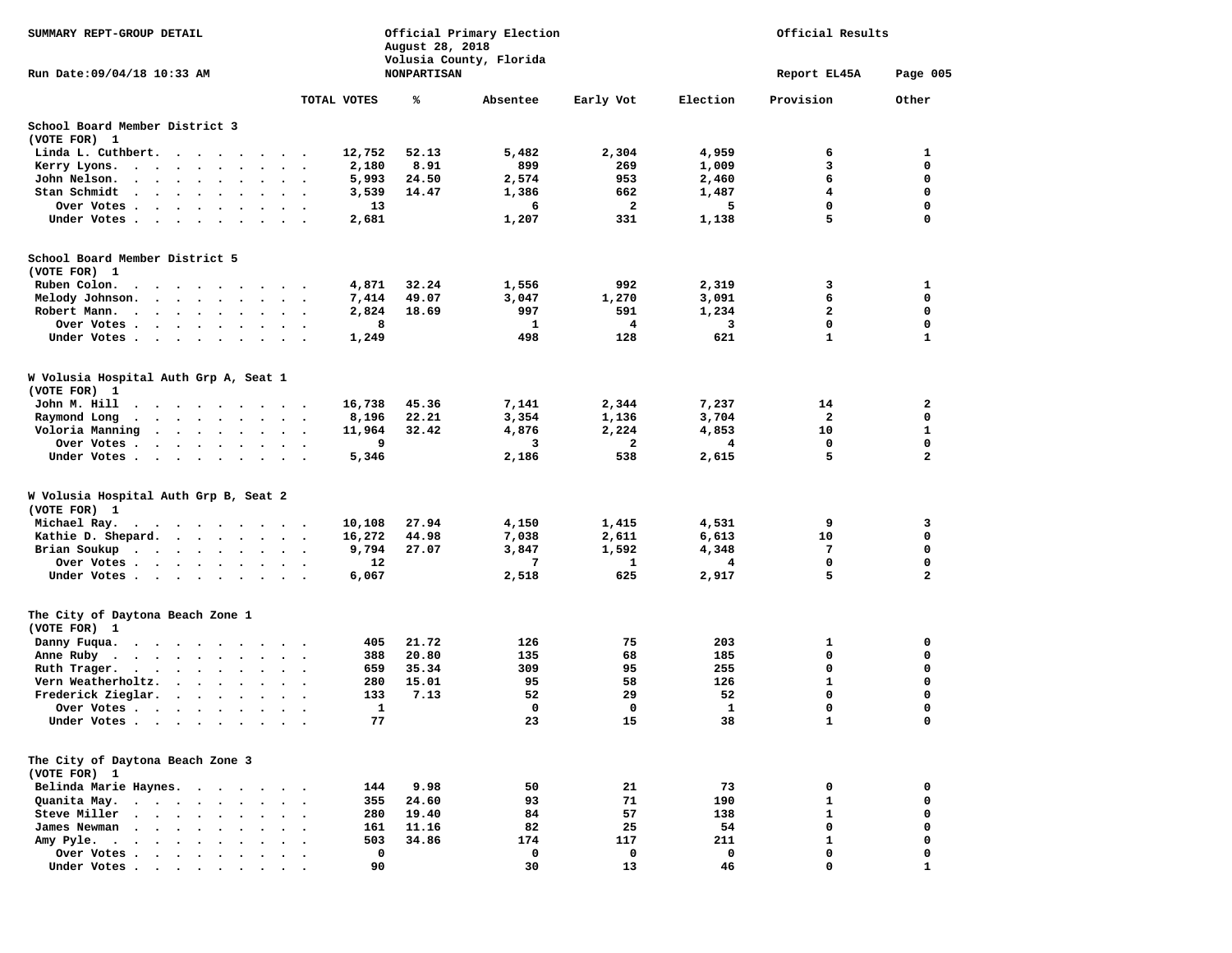| SUMMARY REPT-GROUP DETAIL                                                                                                                                                                                                                                            |                                                     | August 28, 2018    | Official Primary Election<br>Volusia County, Florida |             | Official Results |                         |              |  |
|----------------------------------------------------------------------------------------------------------------------------------------------------------------------------------------------------------------------------------------------------------------------|-----------------------------------------------------|--------------------|------------------------------------------------------|-------------|------------------|-------------------------|--------------|--|
| Run Date:09/04/18 10:33 AM                                                                                                                                                                                                                                           |                                                     | <b>NONPARTISAN</b> |                                                      |             |                  | Report EL45A            | Page 006     |  |
|                                                                                                                                                                                                                                                                      | TOTAL VOTES                                         | ℁                  | Absentee                                             | Early Vot   | Election         | Provision               | Other        |  |
| City of DeBary Seat 3<br>(VOTE FOR) 1                                                                                                                                                                                                                                |                                                     |                    |                                                      |             |                  |                         |              |  |
| Bret George Douglas                                                                                                                                                                                                                                                  | 1,164                                               | 26.32              | 550                                                  | 86          | 526              | $\mathbf{2}$            | 0            |  |
| Howard Gates<br>$\cdots$                                                                                                                                                                                                                                             | 1,234                                               | 27.90              | 538                                                  | 107         | 588              | $\mathbf 1$             | $\mathbf{0}$ |  |
| Patricia Stevenson                                                                                                                                                                                                                                                   | 2,025                                               | 45.78              | 934                                                  | 191         | 900              | $\mathbf 0$             | 0            |  |
| Over Votes                                                                                                                                                                                                                                                           | 0<br>$\cdot$ $\cdot$                                |                    | 0                                                    | 0           | 0                | $\mathbf 0$             | $\mathbf 0$  |  |
| Under Votes                                                                                                                                                                                                                                                          | 456                                                 |                    | 191                                                  | 32          | 232              | $\mathbf{1}$            | $\mathbf 0$  |  |
| City of DeBary Seat 4                                                                                                                                                                                                                                                |                                                     |                    |                                                      |             |                  |                         |              |  |
| (VOTE FOR) 1                                                                                                                                                                                                                                                         |                                                     |                    |                                                      |             |                  |                         |              |  |
| Phyllis Butlien                                                                                                                                                                                                                                                      | 1,432                                               | 32.68              | 659                                                  | 137         | 635              | $\mathbf{1}$            | 0            |  |
| Eugene G. Kowalski                                                                                                                                                                                                                                                   | 1,689                                               | 38.54              | 744                                                  | 115         | 828              | $\overline{\mathbf{2}}$ | $\mathbf 0$  |  |
| William Sell                                                                                                                                                                                                                                                         | 1,261                                               | 28.78              | 603                                                  | 128         | 530              | $\mathbf 0$             | $\mathbf 0$  |  |
| Over Votes<br>$\ddot{\phantom{a}}$                                                                                                                                                                                                                                   | 0<br>$\sim$                                         |                    | 0                                                    | 0           | 0                | 0                       | $\mathbf 0$  |  |
| Under Votes                                                                                                                                                                                                                                                          | 497                                                 |                    | 207                                                  | 36          | 253              | $\mathbf{1}$            | 0            |  |
|                                                                                                                                                                                                                                                                      |                                                     |                    |                                                      |             |                  |                         |              |  |
| City of DeLand Seat 5<br>(VOTE FOR) 1                                                                                                                                                                                                                                |                                                     |                    |                                                      |             |                  |                         |              |  |
| Markesha James.<br>$\cdots$                                                                                                                                                                                                                                          | 2,079<br>$\overline{\phantom{a}}$                   | 33.97              | 790                                                  | 428         | 859              | $\overline{\mathbf{2}}$ | 0            |  |
| Phil Martin.<br>$\mathbf{r}$ . The set of the set of the set of the set of the set of the set of the set of the set of the set of the set of the set of the set of the set of the set of the set of the set of the set of the set of the set of t                    | 1,569<br>$\sim$                                     | 25.64              | 809                                                  | 260         | 500              | $\mathbf 0$             | $\mathbf{0}$ |  |
| Kevin Reid.<br>$\bullet$<br>$\bullet$                                                                                                                                                                                                                                | 2,472<br>$\cdot$                                    | 40.39              | 1,133                                                | 465         | 874              | $\mathbf 0$             | $\mathbf 0$  |  |
| Over Votes                                                                                                                                                                                                                                                           | 1<br>$\sim$                                         |                    | $\Omega$                                             | 1           | 0                | $\mathbf 0$             | $\mathbf 0$  |  |
| Under Votes                                                                                                                                                                                                                                                          | 778                                                 |                    | 388                                                  | 94          | 296              | $\mathbf 0$             | $\mathbf 0$  |  |
|                                                                                                                                                                                                                                                                      |                                                     |                    |                                                      |             |                  |                         |              |  |
| City of Deltona Mayor<br>(VOTE FOR) 1                                                                                                                                                                                                                                |                                                     |                    |                                                      |             |                  |                         |              |  |
| Santiago Avila Jr.                                                                                                                                                                                                                                                   | 4,843<br>$\sim$                                     | 36.51              | 1,620                                                | 939         | 2,277            | 7                       | 0            |  |
| Heidi K. Herzberg.                                                                                                                                                                                                                                                   | 6,486                                               | 48.90              | 2,483                                                | 1,292       | 2,707            | 3                       | $\mathbf{1}$ |  |
| Troy Shimkus                                                                                                                                                                                                                                                         | 1,936<br>$\sim$ $\sim$                              | 14.59              | 762                                                  | 362         | 811              | $\mathbf{1}$            | $\mathbf 0$  |  |
| Over Votes                                                                                                                                                                                                                                                           | 1                                                   |                    | 0                                                    | $\mathbf 0$ | 1                | 0                       | $\mathbf 0$  |  |
| Under Votes                                                                                                                                                                                                                                                          | 465                                                 |                    | 164                                                  | 54          | 246              | $\mathbf 0$             | $\mathbf{1}$ |  |
| City of Deltona District 1                                                                                                                                                                                                                                           |                                                     |                    |                                                      |             |                  |                         |              |  |
| (VOTE FOR) 1                                                                                                                                                                                                                                                         |                                                     |                    |                                                      |             |                  |                         |              |  |
| Loren King.<br>$\begin{array}{cccccccccccccccccc} . & . & . & . & . & . & . & . & . & . \end{array}$                                                                                                                                                                 | 900                                                 | 48.57              | 318                                                  | 177         | 405              | 0                       | $\mathbf 0$  |  |
| Michael Putkowski.                                                                                                                                                                                                                                                   | 447                                                 | 24.12              | 163                                                  | 82          | 202              | $\mathbf 0$             | $\mathbf 0$  |  |
| Willie Thomas Stephens                                                                                                                                                                                                                                               | 506                                                 | 27.31              | 173                                                  | 101         | 232              | 0                       | 0            |  |
| Over Votes                                                                                                                                                                                                                                                           | $\mathbf 0$                                         |                    | 0                                                    | $\mathbf 0$ | $\mathbf 0$      | $\mathbf 0$             | $\mathbf 0$  |  |
| Under Votes                                                                                                                                                                                                                                                          | 111                                                 |                    | 45                                                   | 11          | 55               | $\mathbf 0$             | 0            |  |
| City of Deltona District 4<br>(VOTE FOR) 1                                                                                                                                                                                                                           |                                                     |                    |                                                      |             |                  |                         |              |  |
| Robert "Bob" McFall                                                                                                                                                                                                                                                  | 1,060<br>$\sim$                                     | 49.93              | 425                                                  | 217         | 417              | 1                       | 0            |  |
| Ruben Munoz.<br>$\cdots$<br>$\ddot{\phantom{a}}$                                                                                                                                                                                                                     | 557<br>$\ddot{\phantom{a}}$<br>$\ddot{\phantom{0}}$ | 26.24              | 146                                                  | 108         | 298              | 5                       | $\mathbf 0$  |  |
| Kurt Sniffin<br><b><i>Charles Committee Committee Committee Committee Committee Committee Committee Committee Committee Committee Committee Committee Committee Committee Committee Committee Committee Committee Committee Committee Committee Co</i></b><br>$\sim$ | 506<br>$\sim$                                       | 23.83              | 164                                                  | 105         | 237              | $\mathbf 0$             | $\mathbf 0$  |  |
| Over Votes<br>$\bullet$                                                                                                                                                                                                                                              | $\mathbf 0$<br>$\bullet$                            |                    | $\Omega$                                             | $\mathbf 0$ | $\mathbf 0$      | 0                       | $\mathbf{0}$ |  |
| Under Votes<br>$\sim$                                                                                                                                                                                                                                                | 158                                                 |                    | 52                                                   | 29          | 77               | $\mathbf 0$             | $\mathbf 0$  |  |
|                                                                                                                                                                                                                                                                      |                                                     |                    |                                                      |             |                  |                         |              |  |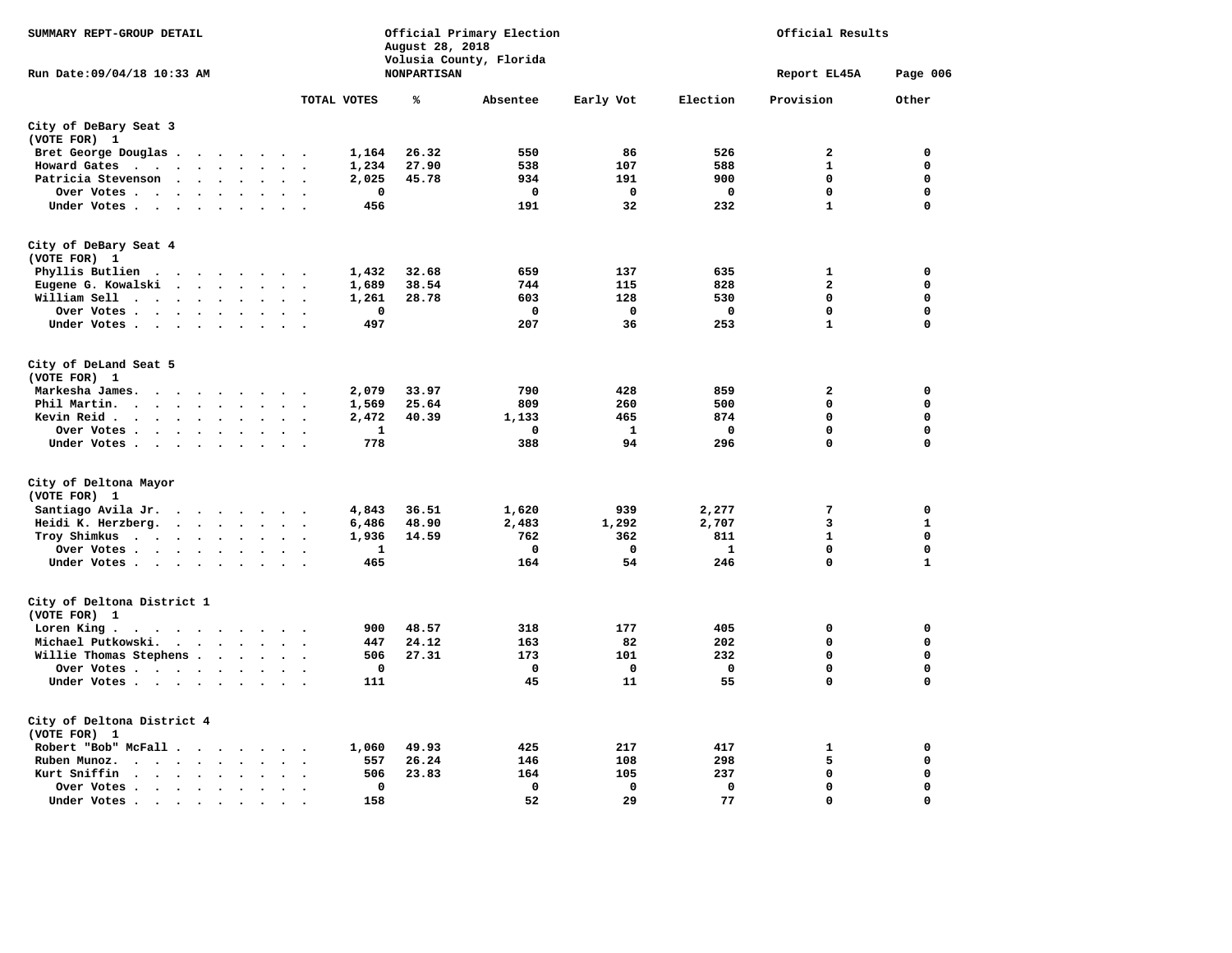| SUMMARY REPT-GROUP DETAIL                                                                                                                             |                                              | August 28, 2018    | Official Primary Election<br>Volusia County, Florida | Official Results |              |                |              |
|-------------------------------------------------------------------------------------------------------------------------------------------------------|----------------------------------------------|--------------------|------------------------------------------------------|------------------|--------------|----------------|--------------|
| Run Date: 09/04/18 10:33 AM                                                                                                                           |                                              | <b>NONPARTISAN</b> |                                                      |                  |              | Report EL45A   | Page 007     |
|                                                                                                                                                       | TOTAL VOTES                                  | ℁                  | Absentee                                             | Early Vot        | Election     | Provision      | Other        |
| City of Holly Hill Mayor<br>(VOTE FOR) 1                                                                                                              |                                              |                    |                                                      |                  |              |                |              |
| Mike Chuven.<br>$\sim$ $\sim$ $\sim$ $\sim$<br>$\sim$ $\sim$<br>$\sim$                                                                                | $\sim$                                       | 629<br>29.48       | 232                                                  | 83               | 314          | 0              | 0            |
| Chris Via<br>$\ddot{\phantom{a}}$<br>$\cdot$ $\cdot$ $\cdot$ $\cdot$<br>$\sim$ $\sim$<br>$\ddot{\phantom{0}}$                                         | $\ddotsc$                                    | 1,505<br>70.52     | 582                                                  | 179              | 742          | $\mathbf{1}$   | $\mathbf{1}$ |
| Over Votes<br>$\ddot{\phantom{a}}$<br>$\ddot{\phantom{1}}$                                                                                            |                                              | 1                  | $\Omega$                                             | 1                | $\mathbf 0$  | $\mathbf 0$    | $\mathbf 0$  |
| Under Votes<br>$\sim$<br>$\cdot$                                                                                                                      |                                              | 82                 | 49                                                   | 12               | 21           | $\mathbf 0$    | $\mathbf 0$  |
| City of Holly Hill District 2<br>(VOTE FOR) 1                                                                                                         |                                              |                    |                                                      |                  |              |                |              |
| Joan Burnett<br>$\cdots$<br>$\sim$<br>$\sim$ $\sim$<br>$\sim$                                                                                         |                                              | 714<br>34.63       | 276                                                  | 96               | 340          | 1              | ${\bf 1}$    |
| Penny Currie<br>$\cdot$ $\cdot$ $\cdot$ $\cdot$<br>$\sim$<br>$\cdot$                                                                                  | $\ddot{\phantom{0}}$                         | 1,348<br>65.37     | 517                                                  | 157              | 674          | $\mathbf 0$    | $\mathbf 0$  |
| Over Votes<br>$\ddot{\phantom{0}}$<br>$\ddot{\phantom{a}}$                                                                                            |                                              | 0                  | 0                                                    | $\mathbf 0$      | $\mathbf 0$  | $\mathbf 0$    | $\mathbf 0$  |
| Under Votes<br>$\overline{\phantom{a}}$                                                                                                               |                                              | 155                | 70                                                   | 22               | 63           | $\mathbf 0$    | $\mathbf 0$  |
| City of Holly Hill District 3<br>(VOTE FOR) 1                                                                                                         |                                              |                    |                                                      |                  |              |                |              |
| John Danio.<br>$\cdots$                                                                                                                               |                                              | 56.96<br>1,162     | 428                                                  | 152              | 581          | $\mathbf 0$    | $\mathbf{1}$ |
| Karen Louise Van Dusen                                                                                                                                |                                              | 878<br>43.04       | 354                                                  | 104              | 419          | 1              | 0            |
| Over Votes                                                                                                                                            |                                              | $\mathbf 0$        | $\Omega$                                             | $\mathbf 0$      | 0            | $\mathbf 0$    | $\mathbf 0$  |
| Under Votes                                                                                                                                           | $\sim$                                       | 177                | 81                                                   | 19               | 77           | $\mathbf 0$    | 0            |
| City of New Smyrna Beach Mayor<br>(VOTE FOR) 1                                                                                                        |                                              |                    |                                                      |                  |              |                |              |
| Mark A. Beckwith                                                                                                                                      |                                              | 1,048<br>12.45     | 453                                                  | 193              | 401          | $\mathbf{1}$   | $\mathbf 0$  |
| Ed Ellison - WITHDRAWN.<br>$\overline{\phantom{a}}$<br>$\ddot{\phantom{a}}$                                                                           |                                              | 340<br>4.04        | 224                                                  | 46               | 69           | $\mathbf{1}$   | $\mathbf 0$  |
| Chase Herbig<br>$\sim$<br>$\ddotsc$<br>$\cdot$<br>$\ddot{\phantom{a}}$                                                                                |                                              | 1,633<br>19.40     | 648                                                  | 408              | 577          | $\mathbf 0$    | $\mathbf 0$  |
| Lisa Martin.<br>$\ddot{\phantom{1}}$<br>$\bullet$<br>$\ddot{\phantom{a}}$<br>$\overline{\phantom{a}}$<br>$\ddot{\phantom{a}}$<br>$\ddot{\phantom{a}}$ | $\ddot{\phantom{a}}$<br>$\ddot{\phantom{0}}$ | 1,782<br>21.17     | 772                                                  | 459              | 550          | $\mathbf{1}$   | $\mathbf 0$  |
| Russ Owen<br>$\ddot{\phantom{a}}$<br>$\cdot$ $\cdot$ $\cdot$ $\cdot$<br>$\overline{\phantom{a}}$<br>$\Delta$                                          |                                              | 3,389<br>40.26     | 1,084                                                | 889              | 1,414        | $\mathbf{2}$   | $\mathbf 0$  |
| Joel Paige.<br>$\ddot{\phantom{a}}$<br>$\ddot{\phantom{0}}$<br>$\ddot{\phantom{1}}$<br>$\cdot$                                                        |                                              | 225<br>2.67        | 115                                                  | 44               | 66           | $\mathbf 0$    | $\mathbf 0$  |
| Over Votes<br>$\bullet$<br>$\ddot{\phantom{a}}$<br>$\ddot{\phantom{a}}$                                                                               |                                              | 3                  | 3                                                    | 0                | 0            | $\mathbf 0$    | 0            |
| Under Votes<br>$\ddot{\phantom{a}}$<br>$\bullet$<br>$\cdot$                                                                                           | $\sim$<br>$\ddot{\phantom{0}}$               | 296                | 164                                                  | 49               | 83           | $\mathbf 0$    | 0            |
| City of New Smyrna Beach Zone 1<br>(VOTE FOR) 1                                                                                                       |                                              |                    |                                                      |                  |              |                |              |
| Peggy Belflower<br>$\ddot{\phantom{0}}$<br>$\sim$<br>$\sim$ $\sim$<br>$\sim$<br>$\sim$<br>$\sim$                                                      |                                              | 29.90<br>2,345     | 869                                                  | 595              | 879          | $\mathbf{2}$   | $\mathbf 0$  |
| Michael Kolody.<br>$\ddot{\phantom{0}}$<br>$\sim$<br>$\bullet$<br>$\bullet$                                                                           |                                              | 2,100<br>26.77     | 887                                                  | 536              | 677          | $\mathbf 0$    | $\Omega$     |
| Jessica Realin.<br>$\sim$ $\sim$ $\sim$<br>$\sim$<br>$\ddot{\phantom{0}}$<br>$\bullet$<br>$\bullet$                                                   |                                              | 23.41<br>1,836     | 676                                                  | 477              | 682          | $\mathbf{1}$   | $\Omega$     |
| John Redmond<br>$\ddot{\phantom{a}}$                                                                                                                  |                                              | 1,563<br>19.93     | 660                                                  | 319              | 582          | $\overline{a}$ | $\mathbf 0$  |
| Over Votes .<br>$\ddot{\phantom{1}}$<br>$\ddot{\phantom{a}}$<br>$\ddot{\phantom{a}}$                                                                  |                                              | 5                  | 4                                                    | 0                | $\mathbf{1}$ | $\mathbf 0$    | $\mathbf 0$  |
| Under Votes<br>$\ddot{\phantom{a}}$<br>$\ddot{\phantom{a}}$                                                                                           |                                              | 867                | 367                                                  | 161              | 339          | $\mathbf 0$    | 0            |
| Town of Ponce Inlet Seat 4<br>(VOTE FOR) 1                                                                                                            |                                              |                    |                                                      |                  |              |                |              |
| Joseph V. Perrone.                                                                                                                                    | $\cdot$                                      | 51.36<br>678       | 319                                                  | 32               | 326          | $\mathbf{1}$   | $\mathbf 0$  |
| Joe Villanella.<br>$\cdots$<br>$\ddot{\phantom{a}}$<br>$\sim$                                                                                         |                                              | 48.64<br>642       | 271                                                  | 23               | 348          | 0              | 0            |
| Over Votes<br>$\bullet$<br>$\bullet$<br>$\bullet$                                                                                                     | $\bullet$                                    | 0                  | $\mathbf 0$                                          | $\Omega$         | $\mathbf 0$  | $\mathbf 0$    | $\mathbf 0$  |
| Under Votes.<br>$\bullet$ $\bullet$ $\bullet$<br>$\bullet$                                                                                            |                                              | 117                | 56                                                   | 6                | 55           | $\Omega$       | $\Omega$     |